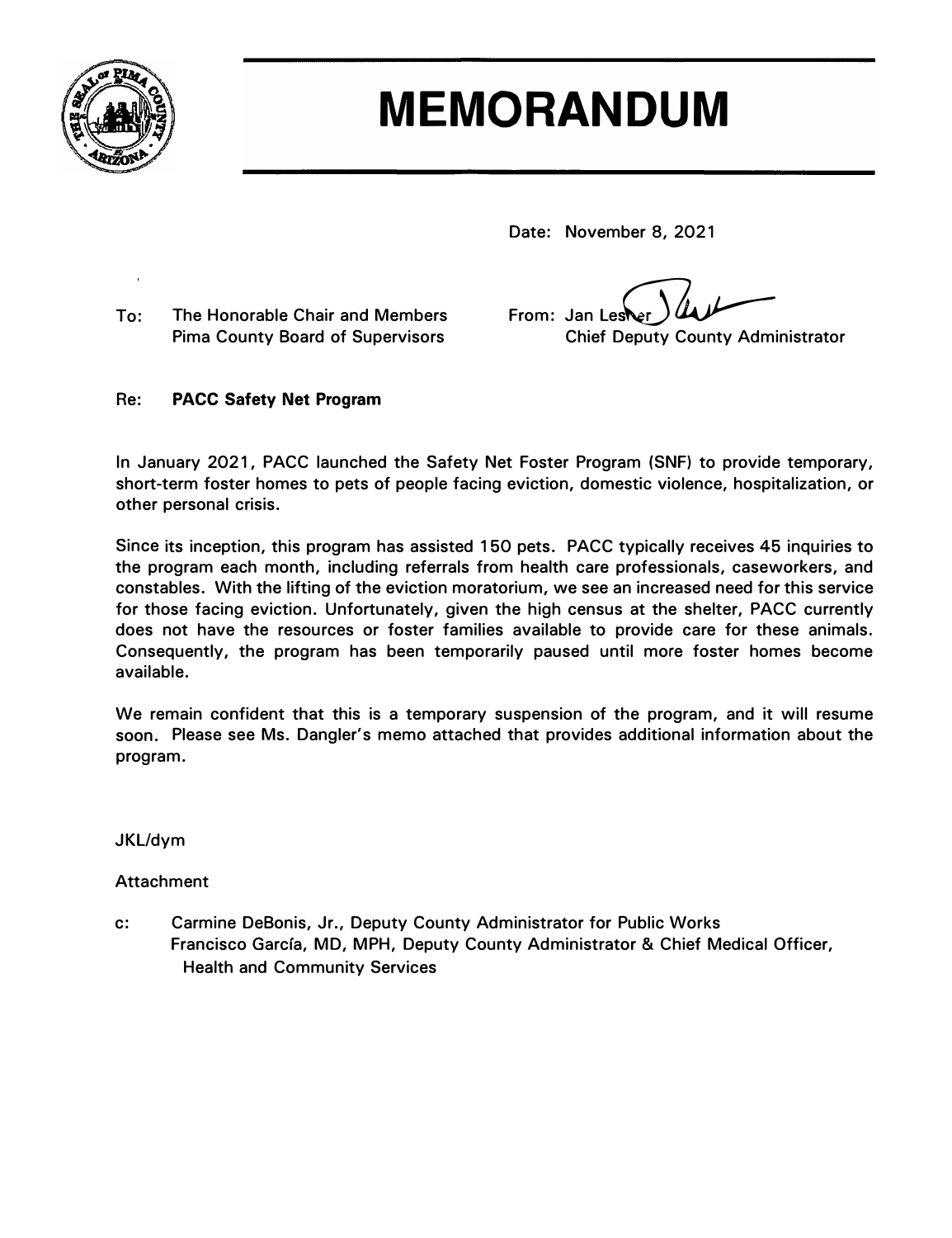

# **MEMORANDUM**

Date: November 5, 2021

To: Chuck Huckelberry County Administrator From: Monica Dangler **Director Animal Services** 

#### Re: PACC Safety Net Program

In January, PACC reprioritized staff to launch the Safety Net Foster Program (SNF), which aims to provide temporary, short-term foster homes to pets of people in crisis. PACC was also granted monies, \$25,000 in total, from Greater Good Charities and Maddie's Fund to assist in developing the program and fund supplies. In turn, PACC would provide a toolkit for other municipal shelters to use to establish a similar program. This memo is to outline how the program works and the current status of the program.

Since its inception, PACC has assisted 150 pets whose families were facing eviction, domestic violence, needing respite care, or facing other personal crises. As a result, PACC has been successful at reuniting 70% of pets with their families. Those who were unable to be reunited were typically due to unresolved crises after 90 days.

PACC typically receives 45 inquiries to the program a month, including referrals from health care professionals and caseworkers. However, with the eviction moratorium ended, we are beginning to see an increased need. Therefore, to efficiently utilize the limited resources at our disposal, we prioritize those that we can assist through the following workflow:

Potential SNF clients complete an application to apply to the program. In the application, the owner must attest that they are in a temporary short-term crisis and that their pets do not have a documented bite history. No more than two pets per household are accepted. Upon approval of the application, the program coordinator will recruit eligible foster caregivers. Once secured, pets are placed in the program for up to 30 days.

PACC believes in keeping pets with their families when possible, but this may not be realistic from a crisis resolution perspective and a shelter resource perspective. Currently, the census at the shelter is at maximum capacity, and there are limited foster families available. Consequently, PACC has paused taking applications for new pets into the program.

PACC is hopeful this suspension is only temporary as we understand how vital keeping pets with their families is for the community's health.